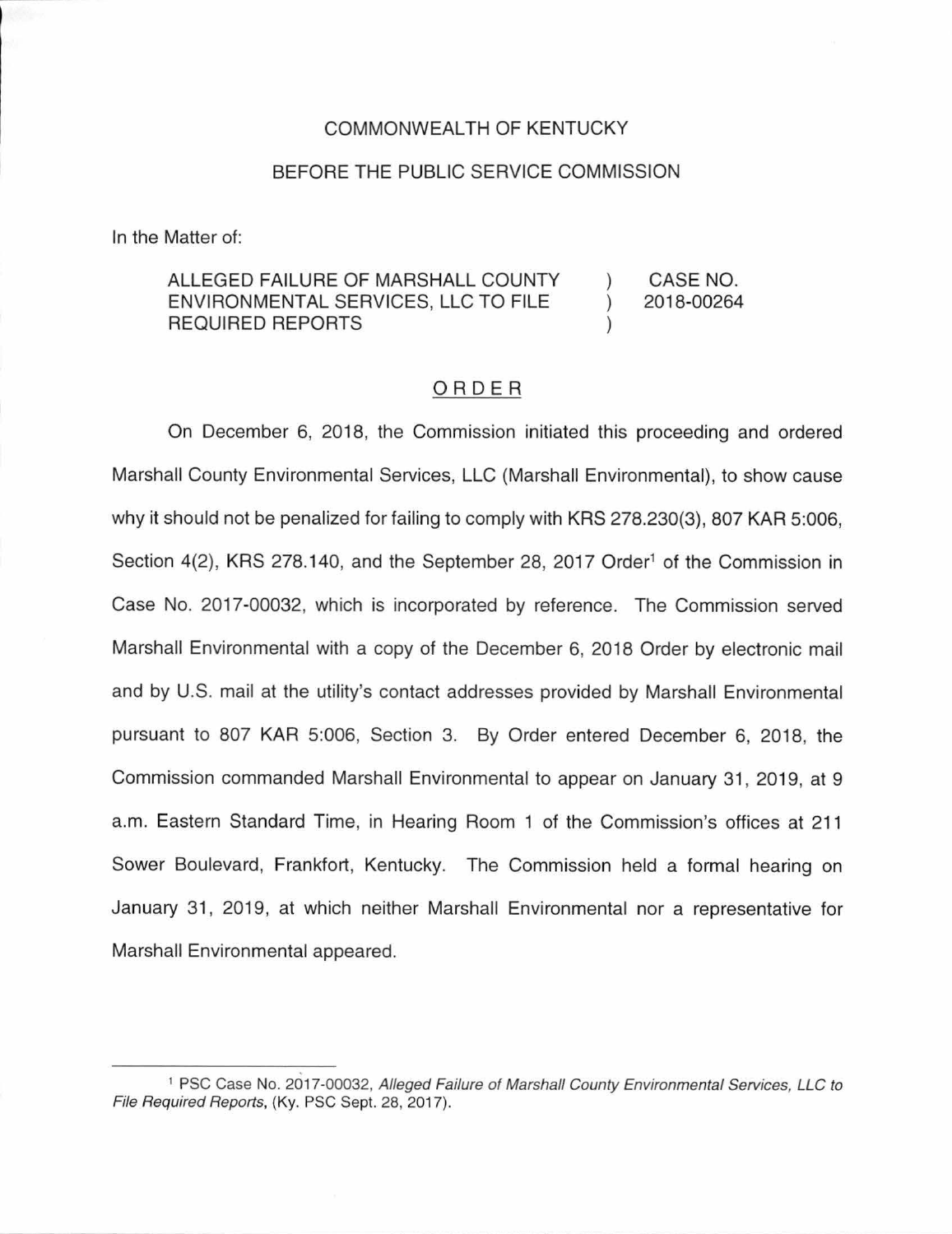Having reviewed the evidence of record and being otherwise sufficiently advised, the Commission finds that:

1 . Marshall Environmental owns, controls, operates, and manages facilities in the Commonwealth of Kentucky, which are used for and in connection with the collection, transmission, or treatment of sewage for the public, for compensation. It is, therefore, a utility subject to Commission jurisdiction.

2. In Case No. 2017-00032, the Commission, after a hearing, issued the September 28, 2017 Order assessing Marshall Environmental a total \$10,000 fine and suspended the payment of \$6,000 of the fine, contingent upon Marshall Environmental's timely filing of its 2017, 2018, and 2019 annual and gross operating reports.

3. In the September 28, 2017 Order in Case No. 2017-00032, the Commission held that the remaining \$6,000 of the suspended fine would be due and payable if Marshall Environmental failed to timely file any of the required reports for the 2017, 2018, or 2019 calendar years.

4. KRS 278.230(3) directs every utility, when required by the Commission, to file with it any report or other information that the Commission reasonably requires.

5. Section 4(2) of 807 KAR 5:006 requires every utility to electronically file with the Commission, on or before March 31 of each year, a financial and statistical report of its utility operations for the preceding calendar year.

6. KRS 278.140 requires each utility to file, on or before March 31 of each year, a report of its gross earnings or receipts derived from intrastate business for the preceding calendar year.

-2- Case No. 2018-00264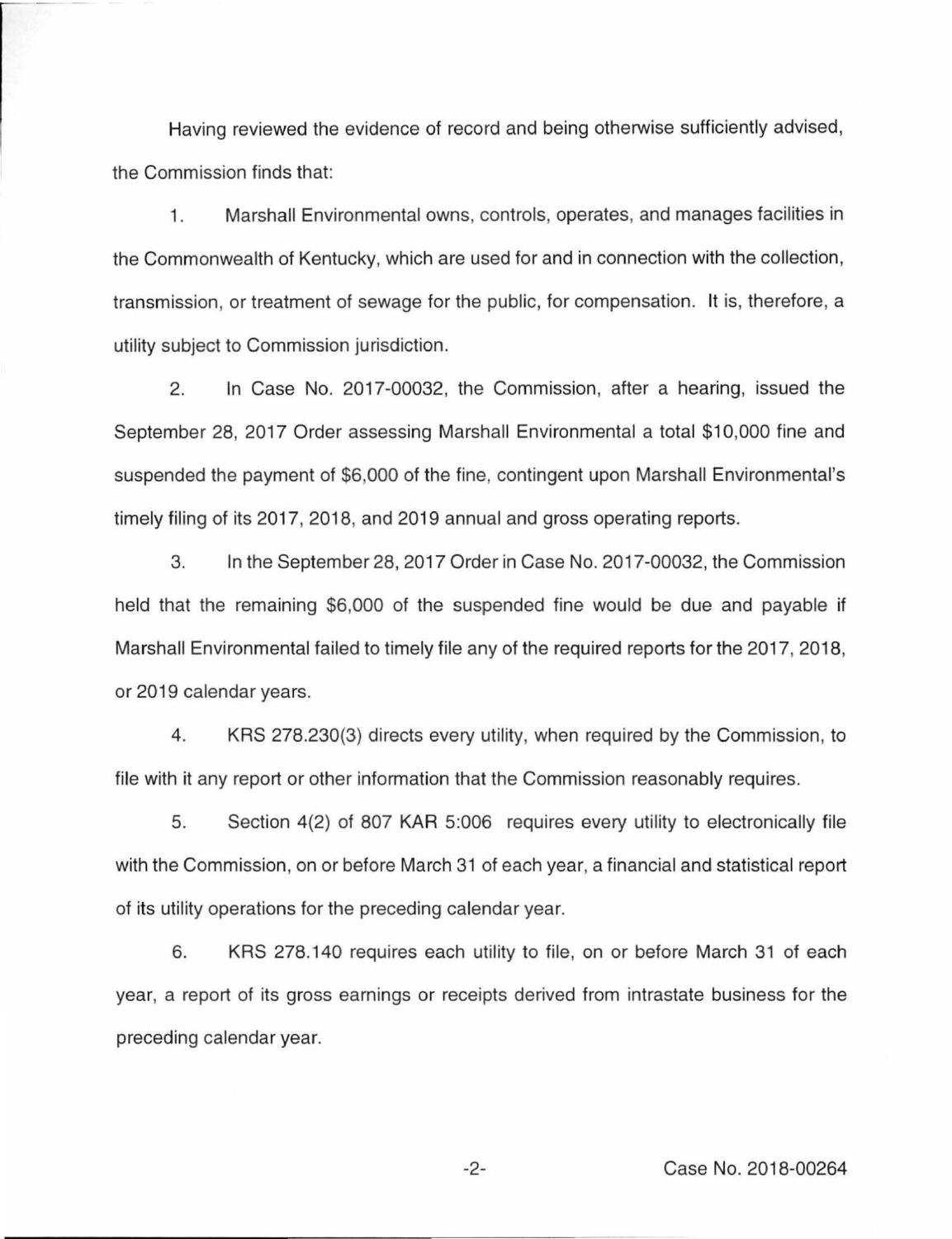7. On December 7, 2017, the Commission provided to Marshall Environmental an electronic link to the standard forms for the annual financial and statistical report and the report of gross earnings from intrastate business.

8. As of January 31, 2019, Marshall Environmental had filed neither of these reports for the 2017 calendar year operations nor requested an extension of time in which to make such filing.

9. When a required action by a utility is merely clerical in nature, willfulness or deliberate intent can be inferred from the fact of noncompliance. 2

10. Marshall Environmental has willfully failed to submit reports by March 31 , 2018, as required by 807 KAR 5:006, Section 4(2), and KRS 278.1 40.

11 . Marshall Environmental has willfully failed to comply with KRS 278.230(3) by failing to timely file its annual and statistical report for the 2017 calendar year.

12. Marshall Environmental has willfully failed to comply with KRS 278.140 by failing to timely file its report of its gross earnings or receipts derived from intrastate business for the 2017 calendar year.

13. Marshall Environmental has willfully failed to comply with the September 28, 2017 Order of the Commission in Case No. 2017-00032 by failing to timely file its annual and statistical report for the 2017 calendar year.

14. Marshall Environmental has willfully failed to comply with the September 28, 2017 Order of the Commission in Case No. 2017-00032 by failing to timely file its report of its gross earnings or receipts derived from intrastate business for the 2017 calendar year.

<sup>&</sup>lt;sup>2</sup> See Re Dyke Water Company, 55 PUR3d 342 (Cal. P.U.C. 1964).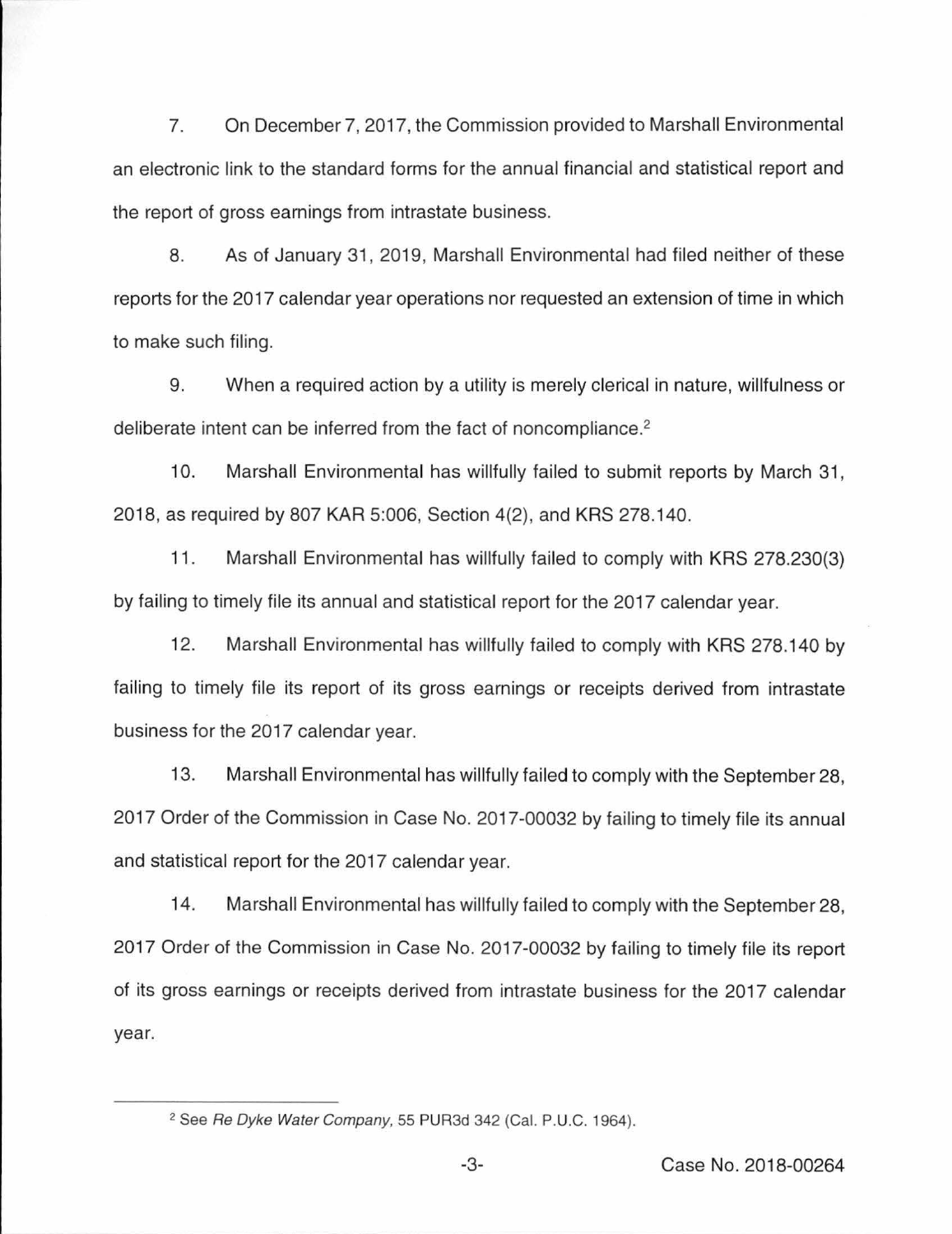15. KRS 278.990(1) provides that any utility that willfully violates any Commission order, provision of KRS Chapter 278, any regulation promulgated pursuant to KRS Chapter 278, or fails to perform any duty imposed upon it under those sections shall be subject to a civil penalty not less than \$25 and not more than \$2,500.

16. Marshall Environmental failed to timely file the required reports for 2017, and the remaining \$6,000 of the suspended fine is now due and payable.

17. The Commission served Marshall Environmental with a copy of the December 6, 2018 Order by electronic mail and by U.S. mail at the utility contact addresses provided by Marshall Environmental pursuant to 807 KAR 5:006, Section 3.

18. Marshall Environmental has willfully failed to comply with the Commission's December 6, 2018 Order by failing to appear or to send a representative to the January 31 , 2019 formal hearing.

IT IS THEREFORE ORDERED that:

1. The record of Case No. 2017-00032 is hereby incorporated by reference.

2. The \$6,000 fine assessed against Marshall Environmental in Case No. 2017-00032, representing the suspended portion of the \$10,000 fine assessed in that proceeding, is now due and payable for Marshall Environmental's willful failure to comply with KRS 278.230(3), 807 KAR 5:006, Section 4(2), KRS 278.140 and the September 28, 2017 Order of Case No. 2017-00032.

3. Marshall Environmental is assessed a penalty of \$2,500, pursuant to KRS 278.990(1 ), for its willful failure to comply with the Commission's December 6, 2018 Order by failing to appear at the formal hearing held January 31 , 2019, at which neither Marshall Environmental nor a representative for Marshall Environmental appeared.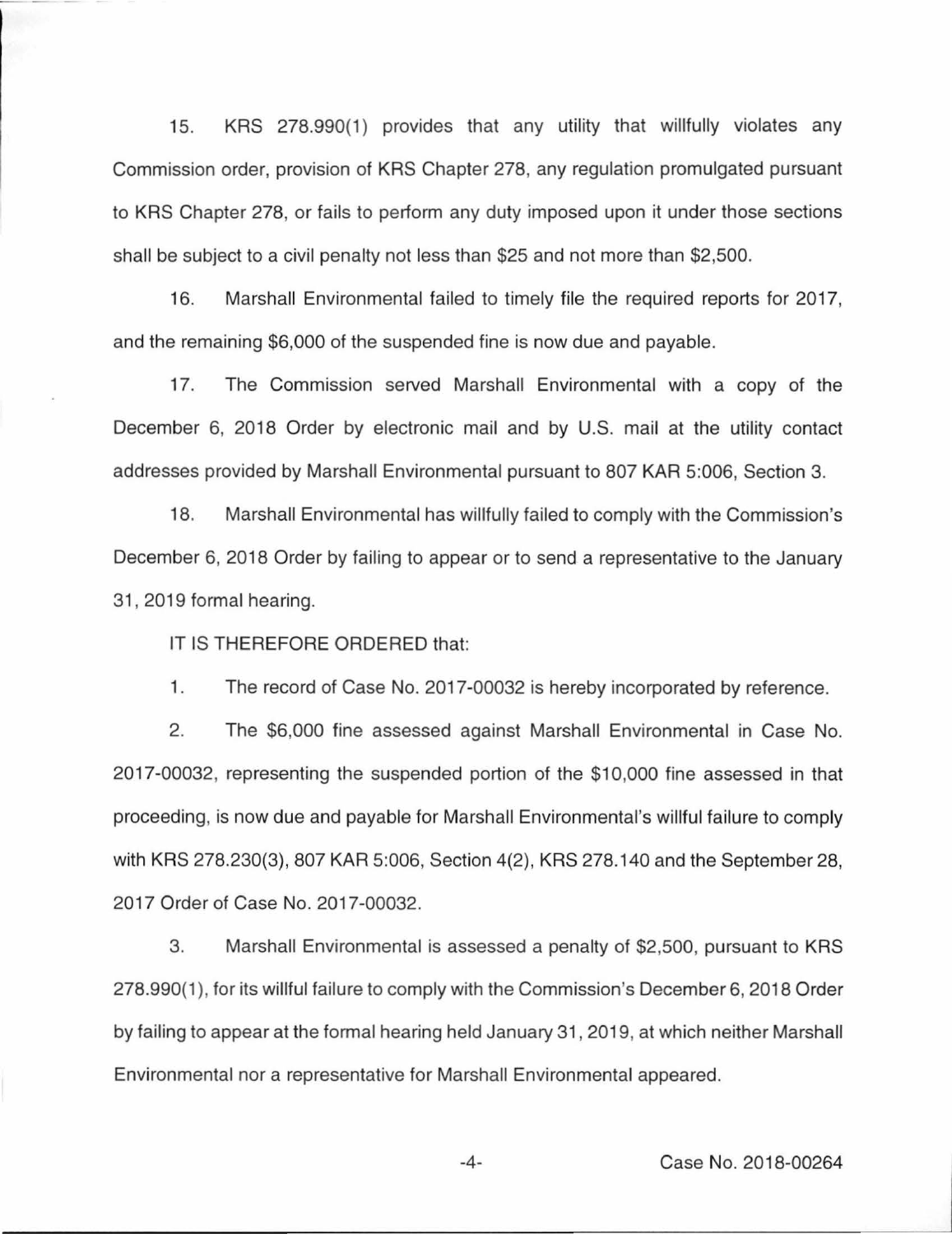4. Marshall Environmental shall pay the assessed penalties, totaling \$8,500, within 30 days of the date of this Order. Payment shall be by certified check or money order made payable to "Treasurer, Commonwealth of Kentucky" and shall be mailed or delivered to Office of General Counsel, Public Service Commission of Kentucky, 211 Sower Boulevard, P. 0. Box 615, Frankfort, Kentucky 40602-0615.

5. The Executive Director shall serve a copy of this Order on Marshall Environmental by certified mail.

# [REMAINDER OF PAGE INTENTIONALLY LEFT BLANK]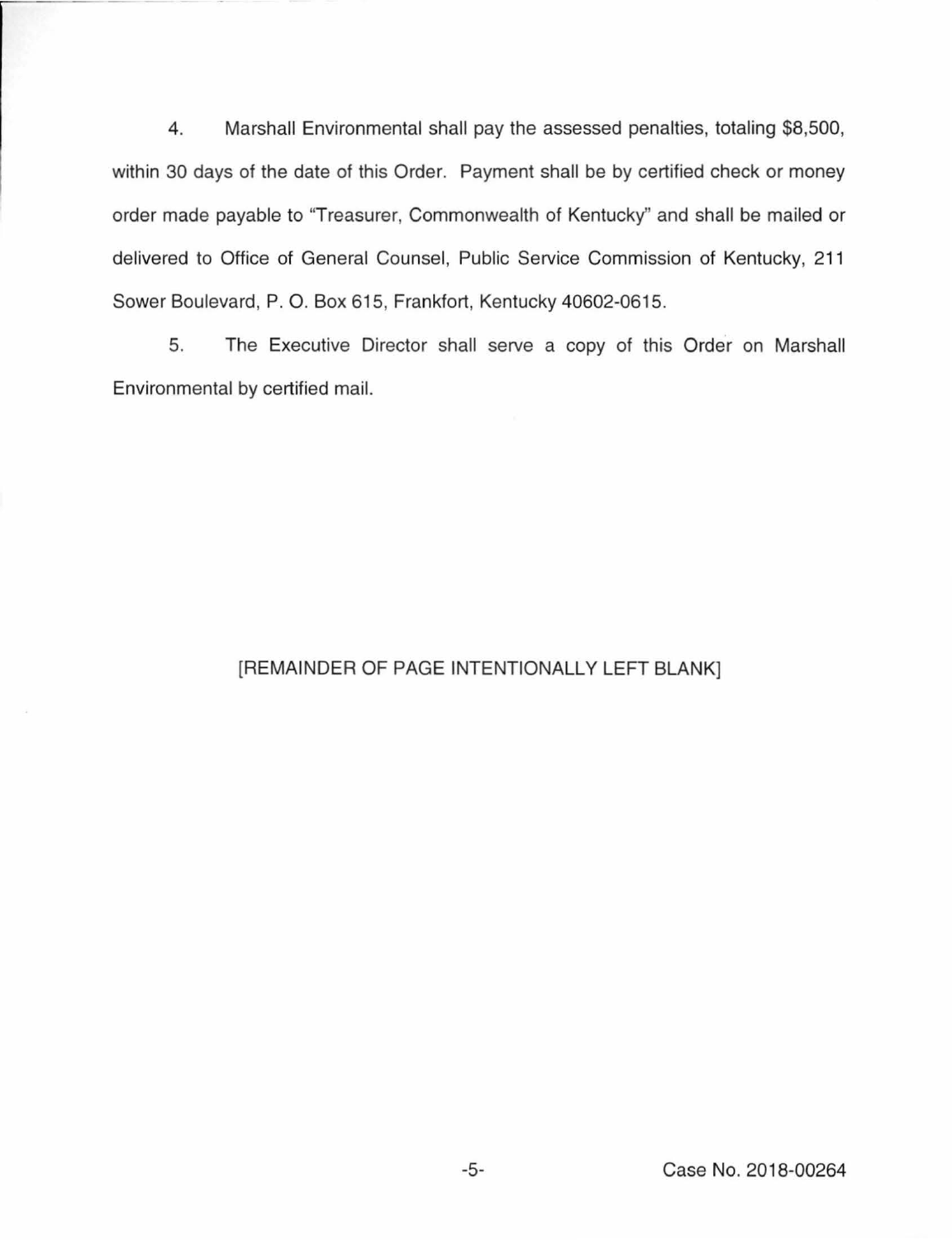By the Commission



ATTEST:

Suver R. Pinso

Case No. 2018-00264